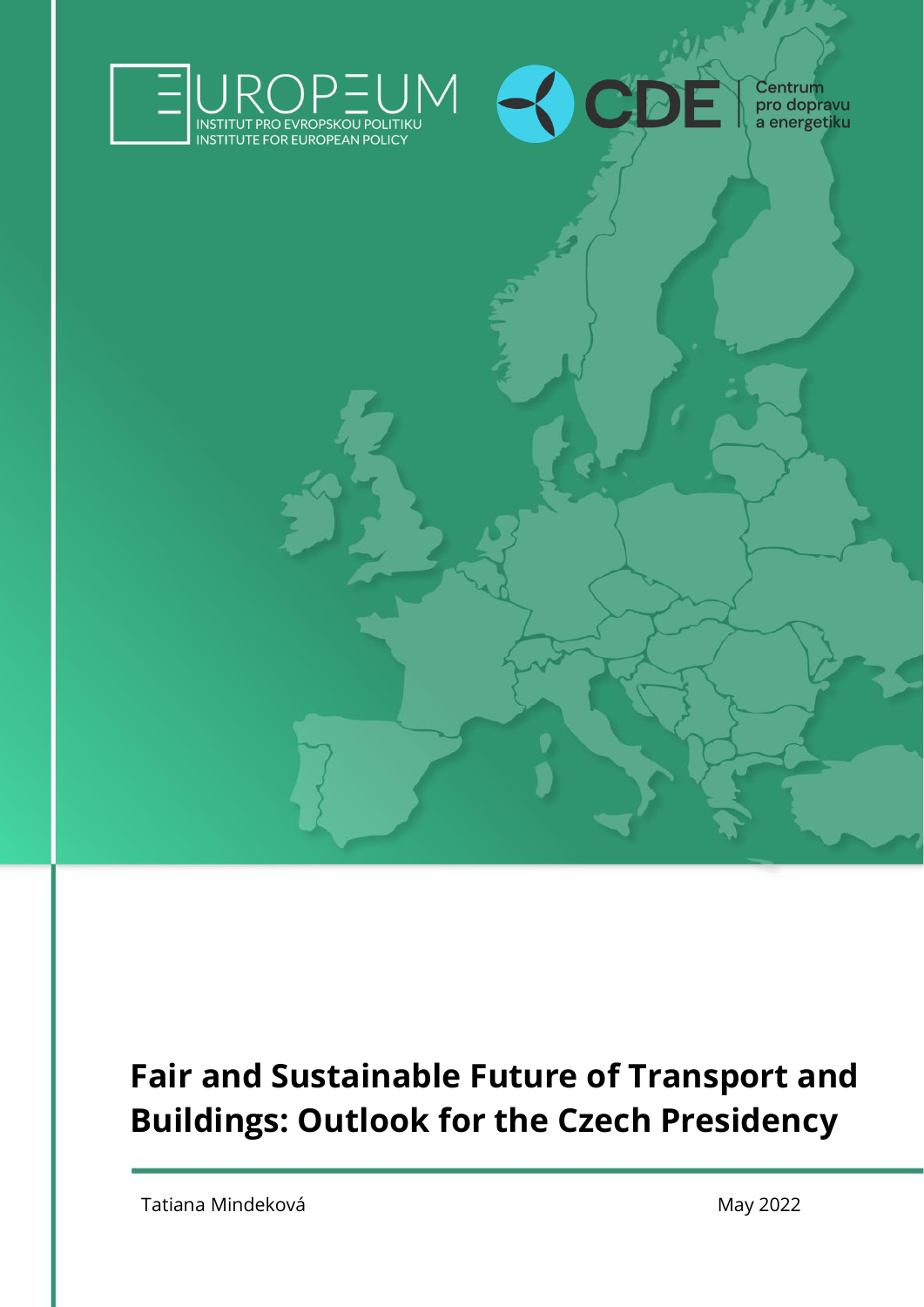On 24th May 2022, the [Centre for Transport and Energy](https://www.cde-org.cz/) and [EUROPEUM Institute](https://europeum.org/)  [for European Policy](https://europeum.org/) organized a closed roundtable discussion titled *Fair and Sustainable Future of Transport and Buildings: Outlook for the Czech Presidency*. The roundtable was held online and under the Chatham House Rule, with the participation of speakers from the Czech Ministry of the Environment and various European think-tanks with the expertise on carbon markets and green transformation of the automotive and building sectors. Czech private sector was also represented. The event was moderated by Jana Plaňanská, CEO of JP Mobility Solutions and attended by over 40 participants.

As part of the EU's efforts to reach 55% reductions of its emissions by 2030, the Commission presented a legislative proposal to review the EU Emissions Trading System (ETS). The negotiations about the final version of this proposal are ongoing and are expected to continue during the Czech Presidency of the Council of the EU, which starts on 1st July 2022. The extension of ETS to the sectors of road transport and buildings and new rules for the use of ETS' revenues will also bring changes to its social dimensions and pose new challenges for the Member States. These changes and their possible implications for the countries of Central Europe were the main topics of discussion during the roundtable.

The speakers expressed that **the ETS extension (ETS2) is needed** as the emissions from the newly covered sectors (transport and buildings) have been increasing and the EU's climate neutrality goal cannot be reached without employing a wide range of policies, including ones based on the 'polluter pays' principle. Currently, supporting more evidence-based research that will show the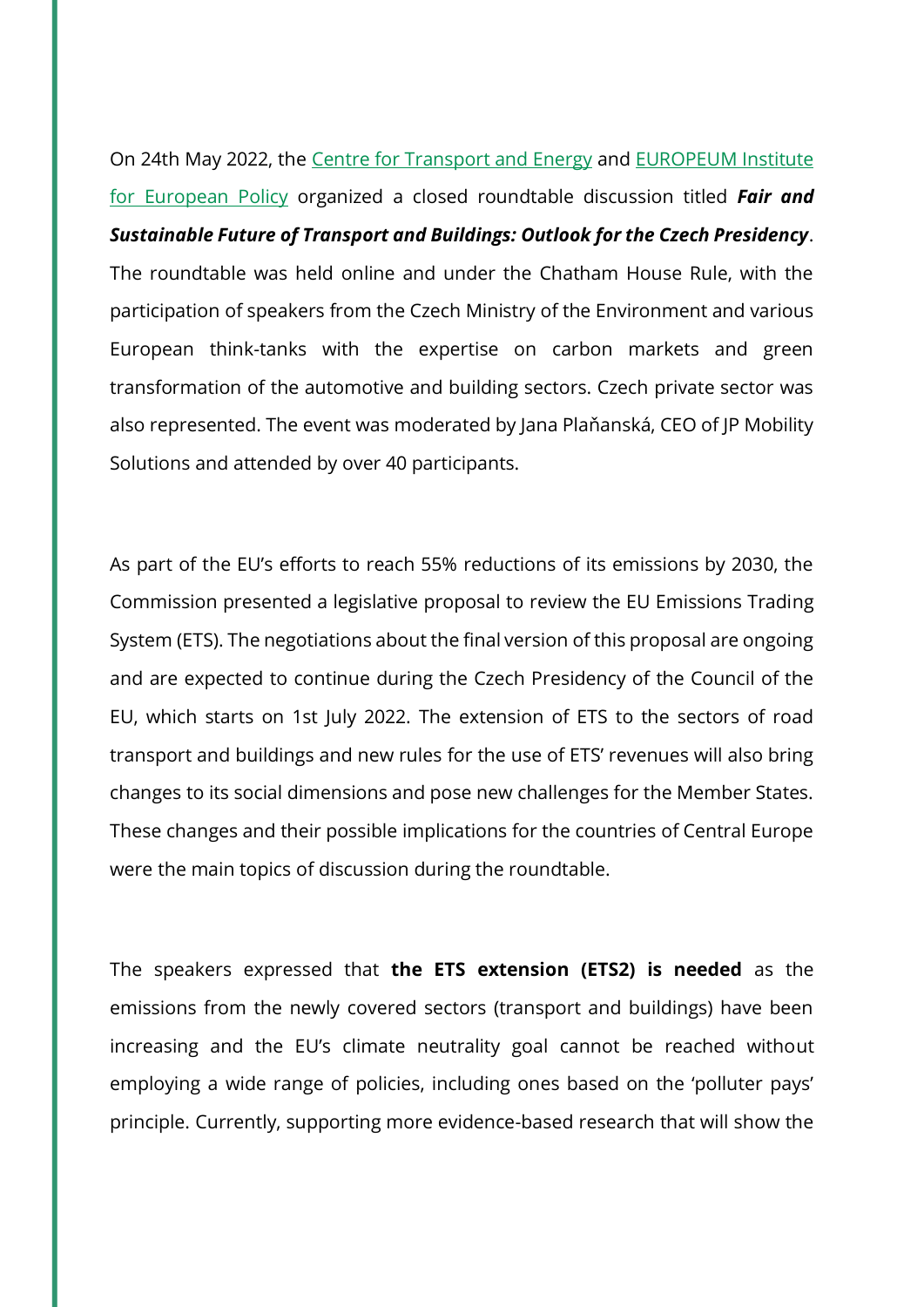benefits of such policies and minimize their possible negative implications is necessary as the ETS2 package will have different implications for the Member States which need to be fully understood and addressed. The idea of looking at the examples of good practice in countries with already existing carbon pricing systems and subsequent revenue recycling schemes was also encouraged (e.g. Germany, Switzerland or British Columbia).

While the general agreement on the need of the ETS2 was found, the questions of how to employ this system brought different responses. Some speakers argued that **the mechanism of the ETS2 needs to be more flexible** and that a too complicated system with many different tools can overwhelm the system. In addition, a more complex system often requires the cooperation of different agencies and ministries, which can cause more issues, especially in countries with an already low capacity of the civil service. On the other hand, 'an alignment between climate and social policy actors, localized impact assessment and deep sectoral understanding' is essential for a fair and successful ETS2. Such alignment requires **a carefully designed and detailed policy package**. Ensuring transparency on the Member State level, such as through reporting on their progress with the ETS2, can be beneficial for the improvement of the system.

Currently, the most disputed issue regarding the ETS2 is the use of the revenues that the system will generate. It was argued that the ETS2 will have more impact in more Member States than ETS1. Therefore, it is even more important to design the system in a socially just way. Generally, speakers agreed **that complementary policies have a key role in mitigating the social impacts of ETS systems** and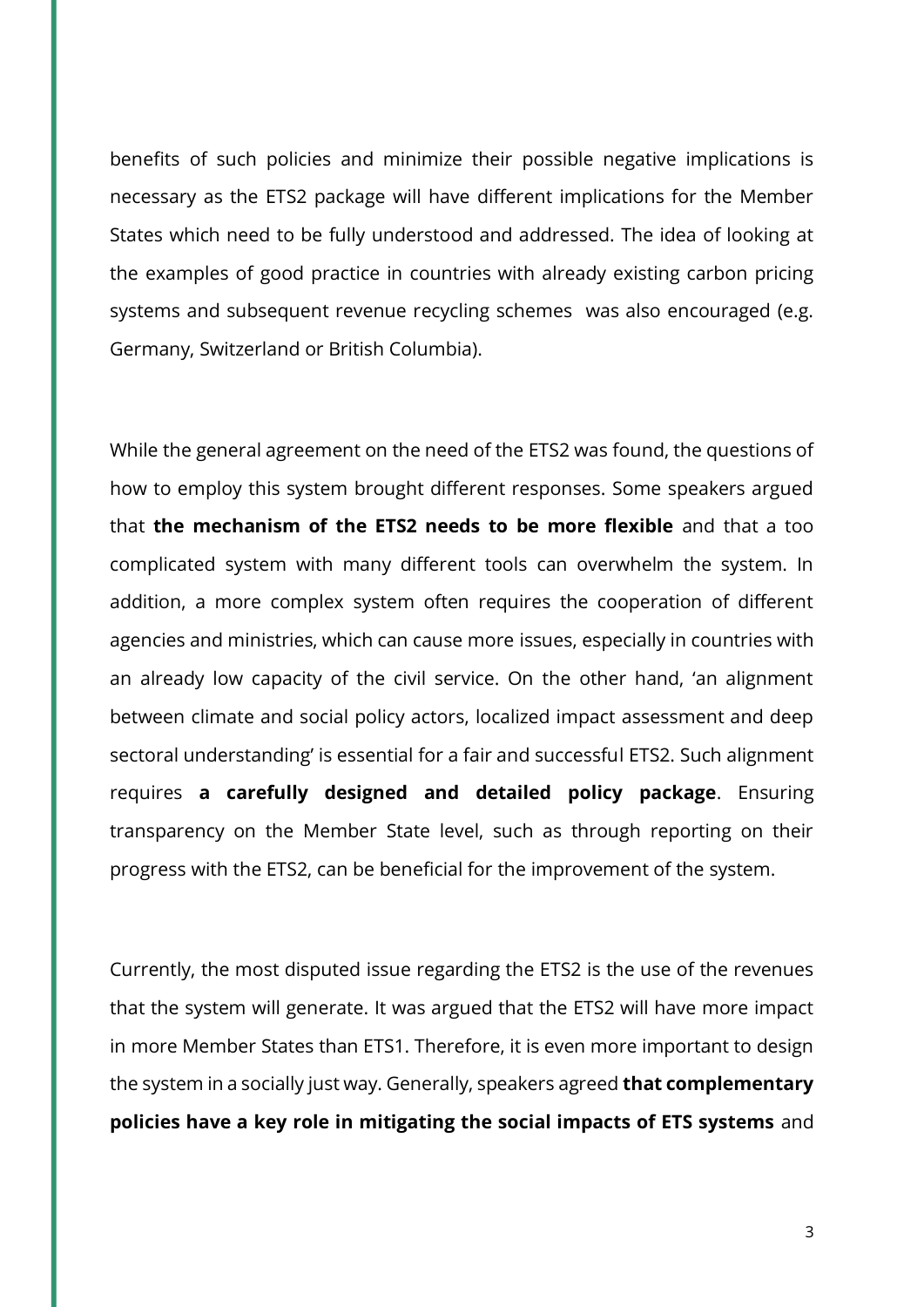that recycling of the ETS revenues to compensate for the negative social impacts is needed. In order to address the impacts on all households, **ETS2 revenues must be fully recycled**, and carefully designed national approaches to the redistributing of these revenues are essential.

While designing the redistribution of the revenues, policymakers navigate between trade-offs of compensating the most vocal and most vulnerable groups. Moreover, the ETS will impact not only each Member State disproportionally but also the population within the Member States as the rural households are more impacted than urban. When asked about how to improve these regional discrepancies, the experts highlighted **the need for a more varied policy and tailored solutions**, such as the policy in Germany that redistributes more finances to people who live further away from the cities. Again, the need for flexibility was highlighted, as competing priorities and the needs of different social groups must be taken into account.

Diving deeper into the details of redistributing revenues, experts recommended that the precise balance is left up to the Member States. The Member States, however, need to decide on this balance in processes that involve the **participation of the citizens**. The Czech financial support programme *Nová zelená úsporám* was also highlighted as a good example of the use of revenues, that can be copied by the neighbouring countries. Regarding the transport sector, a similar package should be designed for supporting citizens to buy electric vehicles.